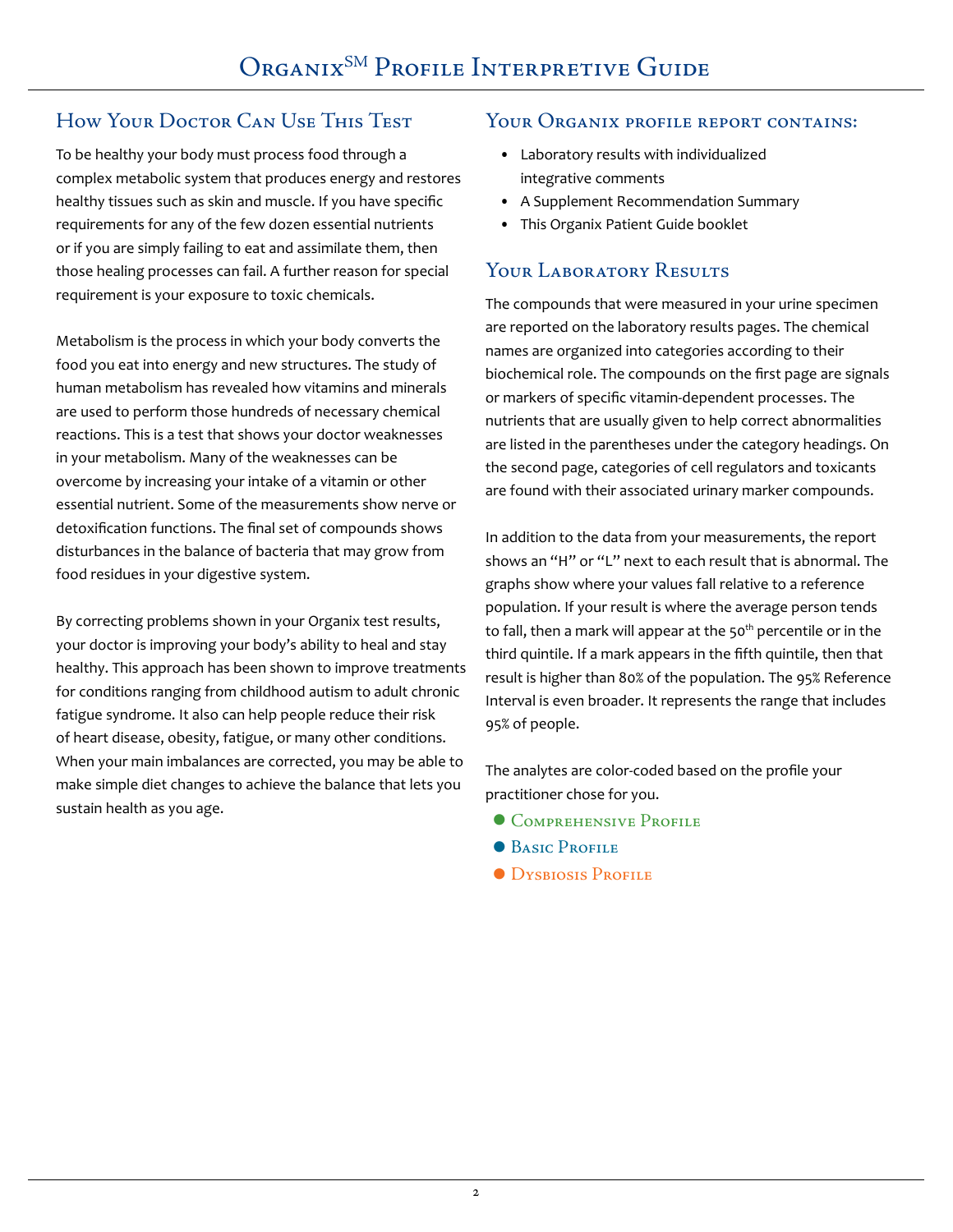

#### Your Supplement Recommendations

The Supplement Recommendation Summary has two sections. The first page contains nutrients usually found in multivitamin-mineral products that are often the cornerstone of a nutritional treatment protocol. The amounts under "Units Added" vary according to the number of pertinent abnormalities found in your results. If no abnormalities are found, no extra amounts are added to the base. Any dose printed in the right-hand column tells you that some related abnormality was found in the Organix results. Your healthcare practitioner can build a custom program using combinations of dietary recommendations and supplements of multiple or individual vitamins.

The second page of recommendations contains nutrient entries only if an abnormality is present. The nutrients included in this section are generally used as separate products as needed. The recommended dose ranges are considered safe and effective in meeting your needs based on this test alone. All amounts are adult doses and should be reduced for children according to body weight. Your healthcare practitioner may modify these recommendations according to your clinical needs.

### YOUR ORGANIX PATIENT GUIDE

Your healthcare practitioner, with full knowledge of your medical history and concerns, can use your laboratory results to provide you with an individually optimized nutritional support program. For many of the organic acids that are measured, abnormally high levels in urine may indicate low levels of a vitamin needed to break down that compound. This booklet translates abnormalities of organic acids into information about areas where you may need extra nutrients, or a change in diet. A summary table listing Organix compounds, or markers, and the associated nutrients is found on the next page (Table 1). The center section is divided into major nutrient categories and individual nutrient subcategories. The paragraphs that follow explain the importance of each measured compound in your biochemistry and health, the way each compound reveals your areas of internal strengths and weaknesses, and the indications of need for specific nutrients. Biochemical pathway charts throughout the booklet further illustrate the relationships between the compounds measured in the Organix profile and the way your body uses essential nutrients in metabolism.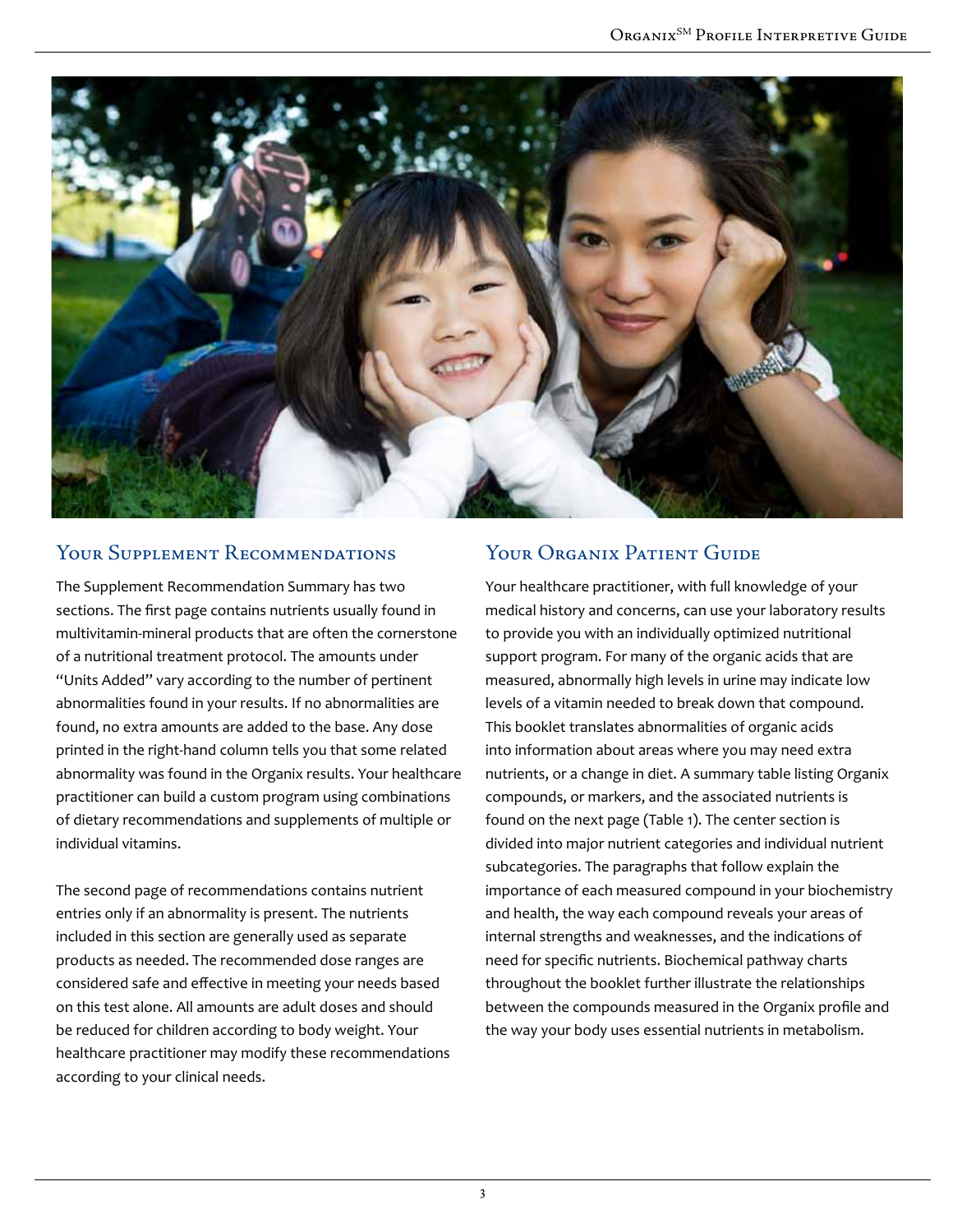|                                              |     | Table 1 – Summary of Abnormalities for Organic Acids in Urine                                                                           |                                 |                                                                                              |  |
|----------------------------------------------|-----|-----------------------------------------------------------------------------------------------------------------------------------------|---------------------------------|----------------------------------------------------------------------------------------------|--|
| <b>NAME</b>                                  |     | POTENTIAL INTERVENTION                                                                                                                  |                                 | METABOLIC PATHWAY                                                                            |  |
| <b>FATTY ACID OXIDATION</b>                  |     |                                                                                                                                         |                                 |                                                                                              |  |
| Adipate                                      | H   | L-Carnitine, 500-1000 mg TID;                                                                                                           |                                 |                                                                                              |  |
| Suberate                                     | H   | L-Lysine (if low), 500 mg TID; B2, 100mg BID                                                                                            |                                 | Fatty acid oxidation                                                                         |  |
| Ethylmalonate                                | H   | See text for other interventions in genetic disorders                                                                                   |                                 |                                                                                              |  |
| CARBOHYDRATE METABOLISM                      |     |                                                                                                                                         |                                 |                                                                                              |  |
| Pyruvate                                     | H   | B <sub>1</sub> , up to 100mg TID with B complex support;<br>For concurrent H Lactate: lipoic acid, 500mg TID                            |                                 | Aerobic/anaerobic energy<br>production<br>Balance of fat and CHO metabolism                  |  |
| Lactate                                      | H   | Coenzyme Q <sub>10</sub> , 50 mg TID                                                                                                    |                                 |                                                                                              |  |
| β-Hydroxybutyrate                            | н   | Chromium picolinate, 200 µg BID                                                                                                         |                                 |                                                                                              |  |
| <b>ENERGY PRODUCTION (CITRIC ACID CYCLE)</b> |     |                                                                                                                                         |                                 |                                                                                              |  |
| Citrate                                      | H   | Arginine, 1-3 gm/day                                                                                                                    |                                 |                                                                                              |  |
|                                              | L   | Aspartic acid, 500 mg; magnesium citrate, 500 mg                                                                                        |                                 |                                                                                              |  |
| Cis-aconitate                                | H   | Cysteine, 1000 mg BID; Check for iron deficiency                                                                                        |                                 | Renal ammonia clearance                                                                      |  |
| Isocitrate                                   | H   | Lipoic acid, 25 mg/kg/day<br>Magnesium, 400 mg; manganese, 20 mg                                                                        | Citric Acid Cycle Intermediates |                                                                                              |  |
| $\alpha$ -Ketoglutarate                      | н   | B-complex, 1 TID; lipoic acid 100 mg                                                                                                    |                                 |                                                                                              |  |
| Succinate                                    | H   | CoQ <sub>10</sub> , 50 mg TID, magnesium, 500 mg                                                                                        |                                 |                                                                                              |  |
| Fumarate                                     | н   | CoQ <sub>10</sub> , 50 mg TID, magnesium, 500 mg                                                                                        |                                 |                                                                                              |  |
| Malate                                       | н   | CoQ <sub>10</sub> , 50 mg TID, B <sub>3</sub> , 100 mg TID                                                                              |                                 |                                                                                              |  |
| Hydroxymethylglutarate                       | L,H | $CoQ10$ , 50 mg TID                                                                                                                     |                                 | (L) Substrate-limited CoQ <sub>10</sub> synthesis<br>(H) HMG-CoA reductase inhibition        |  |
| <b>B-COMPLEX VITAMIN MARKERS</b>             |     |                                                                                                                                         |                                 |                                                                                              |  |
| $\alpha$ -Ketoisovalerate                    | н   |                                                                                                                                         | Valine catabolism               |                                                                                              |  |
| $\alpha$ -Ketoisocaproate                    | н   | B-complex, 1 TID; lipoic acid 100 mg                                                                                                    |                                 | Leucine catabolism                                                                           |  |
| $\alpha$ -Keto- $\beta$ -methylvalerate      | H   |                                                                                                                                         | Isoleucine catabolism           |                                                                                              |  |
| Xanthurenate                                 | Н   | Vitamin B <sub>6</sub> , 100 mg/d                                                                                                       |                                 | Tryptophan catabolism (hepatic)                                                              |  |
| $\beta$ -Hydroxyisovalerate                  | н   | Biotin, 5 mg/day; magnesium, 100 mg BID                                                                                                 |                                 | Isoleucine catabolism                                                                        |  |
| Methylmalonate or Propionate                 | H   | $B_{12}$ , 1000 µg TID                                                                                                                  |                                 | Valine or odd-chain<br>fatty acid catabolism                                                 |  |
| Formiminoglutamate                           | н   | Folic acid, 400 µg/d                                                                                                                    |                                 | Histidine catabolism                                                                         |  |
| NEUROTRANSMITTER METABOLISM                  |     |                                                                                                                                         |                                 |                                                                                              |  |
| Vanilmandelate                               | L,H | Tyrosine, 1000 mg BID-TID, between meals and<br>phenylalanine hydroxylase cofactors as needed                                           |                                 | (L) Tyrosine-limited or<br>(H) Tyrosine-depleting epinephrine &<br>norepinephrine catabolism |  |
| Homovanillate                                | L,H | Contraindicated for patients taking MAO inhibitors                                                                                      |                                 | (L) Tyrosine-limited or<br>(H) Tyrosine-depleting<br>DOPA catabolism                         |  |
| 5-Hydroxyindolacetate                        | L,H | 5-Hydroxytryptophan, 50-100 mg TID;<br>magnesium, 300 mg; vitamin B <sub>6</sub> , 100 mg<br>(5-HTP may be contraindicated with SSRI's) |                                 | (L) Tryptophan-limited or<br>(H) Tryptophan-depleting<br>Serotonin catabolism                |  |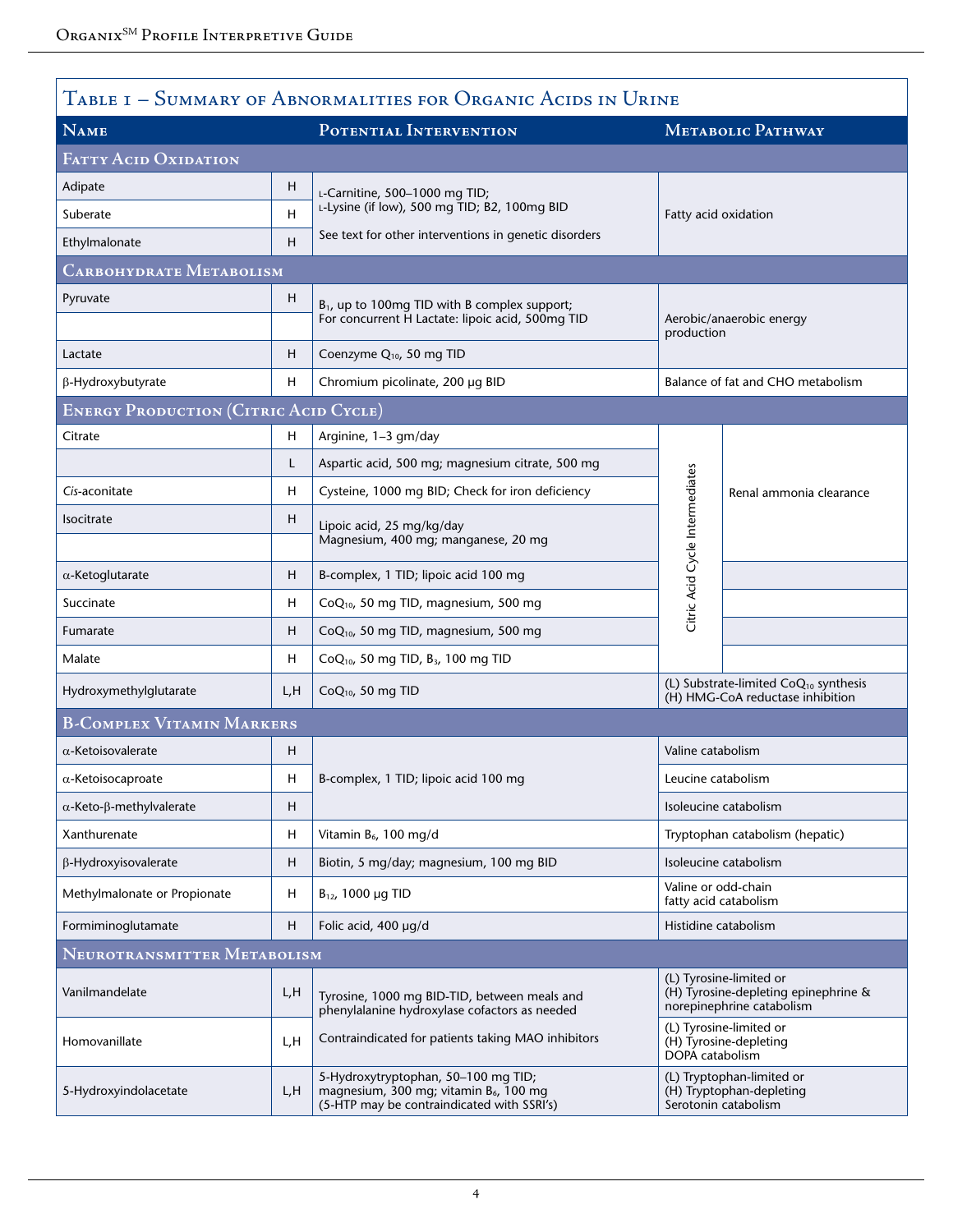| TABLE I - SUMMARY OF ABNORMALITIES FOR ORGANIC ACIDS IN URINE  |   |                                                                                                                   |                                                                                 |  |  |  |
|----------------------------------------------------------------|---|-------------------------------------------------------------------------------------------------------------------|---------------------------------------------------------------------------------|--|--|--|
| NAME                                                           |   | POTENTIAL INTERVENTION                                                                                            | METABOLIC PATHWAY                                                               |  |  |  |
| Kynurenate                                                     | Н | B <sub>6</sub> , 100 mg; magnesium, 300 mg                                                                        | Inflammation-stimulated macrophage and<br>astrocyte kynurenine pathway activity |  |  |  |
| Quinolinate                                                    | н | Magnesium, 300 mg                                                                                                 |                                                                                 |  |  |  |
| Picolinate                                                     | н | decrease protein; add fish oil                                                                                    |                                                                                 |  |  |  |
| OXIDATIVE DAMAGE AND ANTIOXIDANT MARKERS                       |   |                                                                                                                   |                                                                                 |  |  |  |
| p-Hydroxyphenyllactate                                         | H | Vitamin C to bowel tolerance*                                                                                     | Prooxidant and carcinogen                                                       |  |  |  |
| 8-Hydroxy-2'-deoxyguanosine                                    | Η | Antioxidants (Vitamins C, E, lipoic acid)                                                                         | DNA oxidation product                                                           |  |  |  |
| <b>DETOXIFICATION INDICATORS</b>                               |   |                                                                                                                   |                                                                                 |  |  |  |
| 2-Methylhippurate                                              | н | Avoidance of xylene; glycine, 2-5 gm/d; B <sub>5</sub> 100 mg TID                                                 | Hepatic conjugation                                                             |  |  |  |
| Orotate                                                        | Н | Arginine, 1-3 gm/day; a-KG, 300 mg TID<br>Aspartic Acid, 500 mg BID; magnesium, 300 mg                            | Ammonia clearance,<br>Pyrimidine synthesis,                                     |  |  |  |
| Glucarate                                                      | H | Glycine, GSH, NAC, 500-5000 mg/day                                                                                | Detox. liver enzyme induction                                                   |  |  |  |
| $\alpha$ -Hydroxybutyrate                                      | Н |                                                                                                                   | Hepatic GSH synthesis                                                           |  |  |  |
| Pyroglutamate                                                  | H | NAC, 1000 mg, glutathione, 300 mg<br>Taurine, 500 mg BID                                                          | Renal amino acid recovery                                                       |  |  |  |
| Sulfate                                                        | L |                                                                                                                   | Detox & anti-oxidant functions                                                  |  |  |  |
| <b>DYSBIOSIS MARKERS (PRODUCTS OF ABNORMAL GUT MICROFLORA)</b> |   |                                                                                                                   |                                                                                 |  |  |  |
| Benzoate                                                       | Н | Glycine, 2-5 gm/d; vitamin B <sub>5</sub> , 100 mg TID                                                            | Hepatic Phase II glycine conjugation                                            |  |  |  |
| Hippurate                                                      | н |                                                                                                                   |                                                                                 |  |  |  |
| Phenylacetate                                                  | Н |                                                                                                                   | Intestinal bacterial overgrowth                                                 |  |  |  |
| Phenylpropionate                                               | н | These compounds may reflect intestinal overgrowth,                                                                |                                                                                 |  |  |  |
| p-Hydroxybenzoate                                              | H | usually accompanied by microbial hyperpermeability.<br>Take appropriate steps to ensure favorable gut microflora  |                                                                                 |  |  |  |
| p-Hydroxyphenylacetate                                         | H | population.                                                                                                       |                                                                                 |  |  |  |
| Tricarballylate                                                | H | Glutamine, 10–20 qm daily, digestive aids (betaine,<br>enzymes, bile) and free-form amino acids help to normalize |                                                                                 |  |  |  |
| D-Lactate                                                      |   | gut permeability.                                                                                                 | General bacterial or<br>L. acidophilus overgrowth                               |  |  |  |
| 3,4-Dihydroxyphenylpropionate                                  | н |                                                                                                                   | Clostridial overgrowth                                                          |  |  |  |
| D-Arabinitol                                                   | н |                                                                                                                   | Intestinal yeast overgrowth                                                     |  |  |  |

*\* Bowel tolerance is usually up to 100 mg/kg, as determined by 500 mg dosing repeated every 30 minutes.*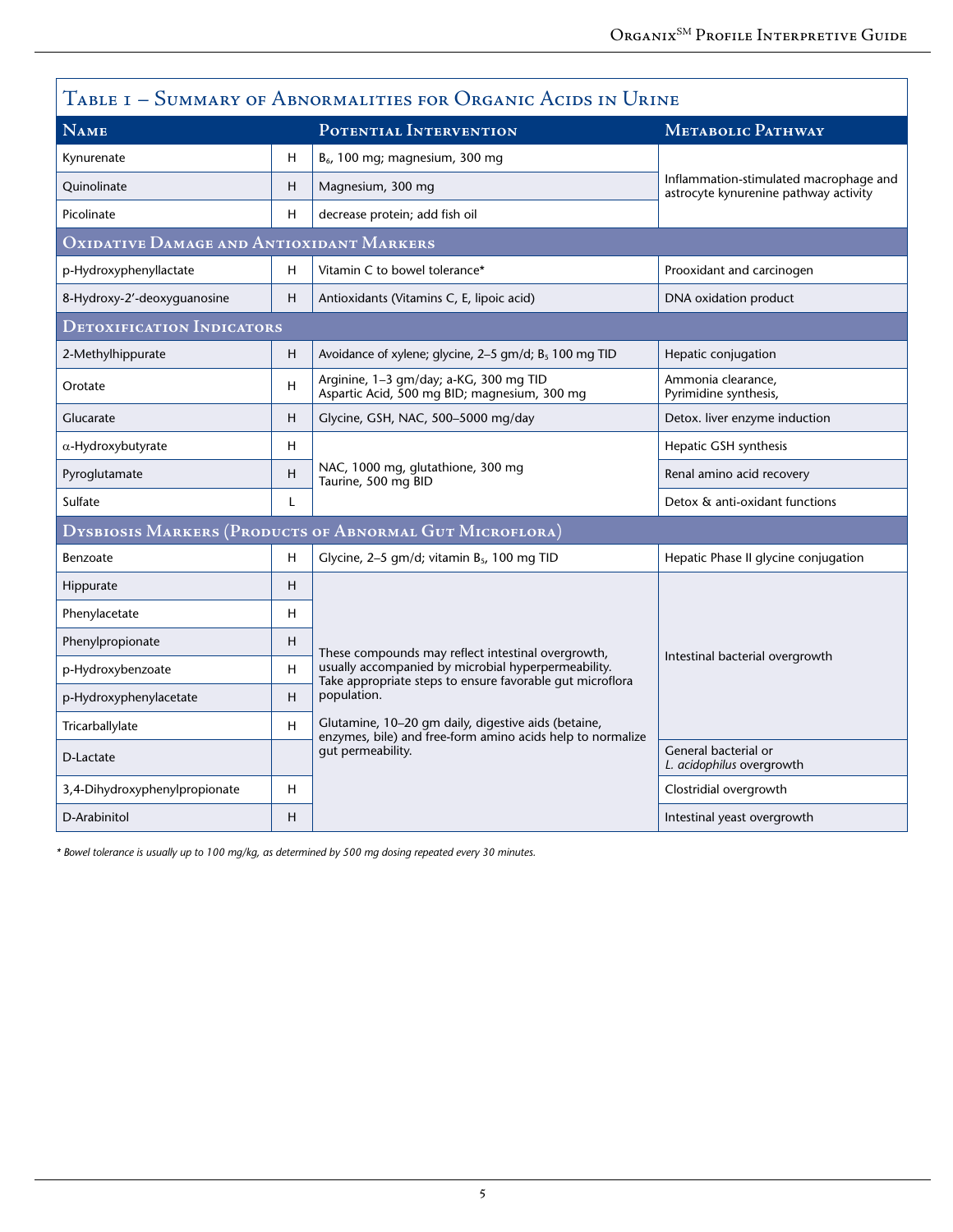#### ORGANIC ACIDS

Organic acids provide a view into several metabolic processes. Identifying metabolic blocks that can be treated nutritionally allows individual tailoring of interventions in order to maximize patient's responses and lead to improved patient outcomes.

#### FATTY ACID METABOLISM

- 1. Adipate
- 2. Suberate
- 3. Ethylmalonate

#### Adipate, Suberate and Ethylmalonate

These compounds give information about your ability to process fatty acids. Carnitine helps your body use fatty acids. The body makes small amounts of carnitine. However, if minimum requirements are not met, carnitine dependent functions fail to proceed normally. Long-chain fatty acids go through beta-oxidation in the mitochondria, which is a carnitine dependent step (Figure 1). If there are inadequate amounts of carnitine, the long-chain fatty acids will get processed outside of the mitochondria; **Adipate** and **suberate** are by-products of long-chain fatty acid breakdown outside of the mitochondria.



#### **Figure 1 – Mitochondrial Fatty Acid Metabolism Markers**

Fatty acids, including butyrate, go into the mitochondria via a carnitine dependent shuttle to be metabolized. If carnitine is in inadequate amounts, the fatty acids cannot get into the mitochondria and get metabolized in the peroxisomes outside the mitochondria. The by-products of this process are ethylmalonate, adipate, and suberate.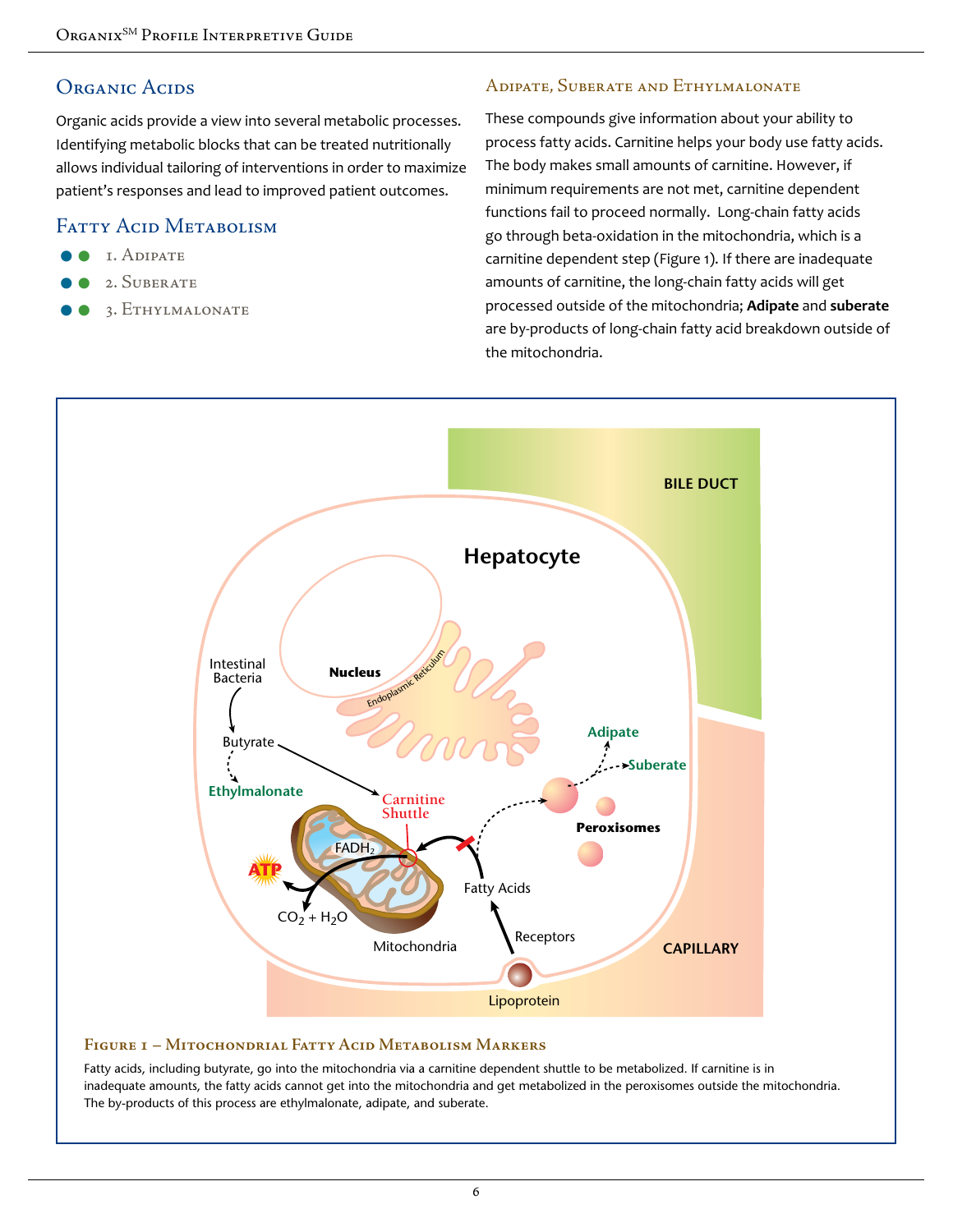**Ethylmalonate**, which comes from the breakdown of butyrate, also has a carnitine-dependent pathway and can accumulate with an insufficient amount of carnitine. Dietary fat, carbohydrate, and protein are all broken down to produce energy using pathways that require vitamin  $\mathtt{B}_\mathtt{2}^{}$  (riboflavin). If you do not have sufficient riboflavin, compounds such as adipate, suberate, and ethylmalonate may increase in urine.

### CARBOHYDRATE METABOLISM

- **4. PYRUVATE**
- $\bullet$  5. LACTATE
- $\bullet$  6.  $\beta$ -Hydroxybutyrate

As food is broken down, specific compounds are formed at steps that require B vitamin assistance. Such steps occur in carbohydrate breakdown where **pyruvate** and **lactate** are formed. Pyruvate enters the Krebs cycle via a dehydrogenase enzyme. Dehydrogenase enzymes require, B $_{_1}$ (thiamin), B $_{_2},$  $B_{\frac{1}{3}}$ (niacin),  $B_{\frac{1}{5}}$ (pantothenic acid), and lipoic acid to function correctly. If these nutrients are not available then pyruvate may build up and become elevated. Lactate also requires these same B vitamins. Lactate builds up when the Krebes cycle is not working efficiently. Elevated pyruvate and lactate can indicate a need for lipoic acid. **β-Hydroxybutyrate** is a primary ketone body. It builds up in urine when someone is on a low carbohydrate diet or fasting. It will also build up in someone with impaired insulin functions. Chromium and vanadium have been shown to help regulate insulin functions and may be helpful. The major function of chromium and vanadium is to help insulin act on your cells to regulate blood sugar.

### ENERGY PRODUCTION (CITRIC ACID CYCLE)

- $\bullet$  7. CITRATE
- 8. cis-Aconitate
- $\bullet$  9. Isocitrate
- 10. α-Ketoglutarate
- 11. Succinate
- 12. Fumarate
- 13. Malate
- 14. Hydroxymethylglutarate

**α-Ketoglutarate**, like pyruvate, requires a dehydrogenase enzyme which also requires vitamin B<sub>1</sub>, B<sub>2</sub>, B<sub>3</sub>, B<sub>5</sub>, and lipoic acid to function properly. An elevation of  $\alpha$ -ketoglutarate can indicate a need for one or more of these B vitamins. The mineral elements magnesium, iron, and manganese are additional factors that are frequently needed in the Krebs cycle pathways. Magnesium is required for conversion of **succinate**. In addition, the entire central energy pathway is dependent on iron and manganese.

**Hydroxymethylglutarate** (HMG) is the precursor to Coenzyme Q10 (CoQ10) production, and when it is elevated it may indicate that the body is trying to increase its production of CoQ10. Elevation of HMG can reveal a block in your body's synthesis of CoQ10. Other functional markers such as lactate, succinate, **fumarate**, and **malate** indicate whether your body is able to produce energy efficiently by utilizing CoQ10. A need for CoQ10 may also be identified when α-ketoglutarate, succinate, fumurate, and malate are all elevated and strong need may also raise **citrate**, **cis-aconitate**, and **isocitrate (Figure 2)**.

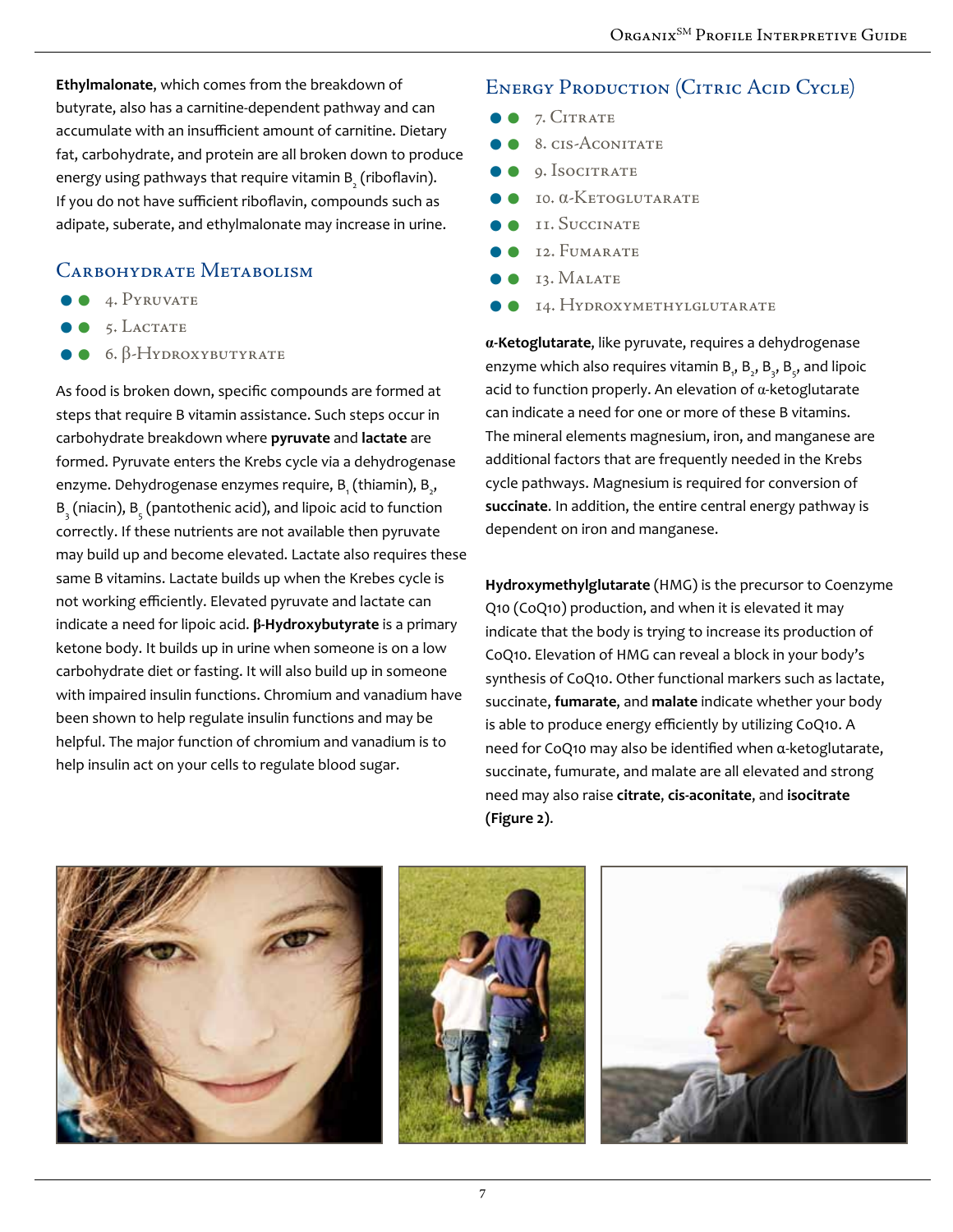

#### **Figure 2 – Urinary Markers of Nutrients Involved in Central Energy Pathways**

The Citric Acid Cycle (CAC) and Electron Transport and Oxidation Phosphorylation pathways end in ATP or energy production, which is essential to life. A deficiency of any of the nutrient co-factors involved in these processes may lead to increases of specific compounds.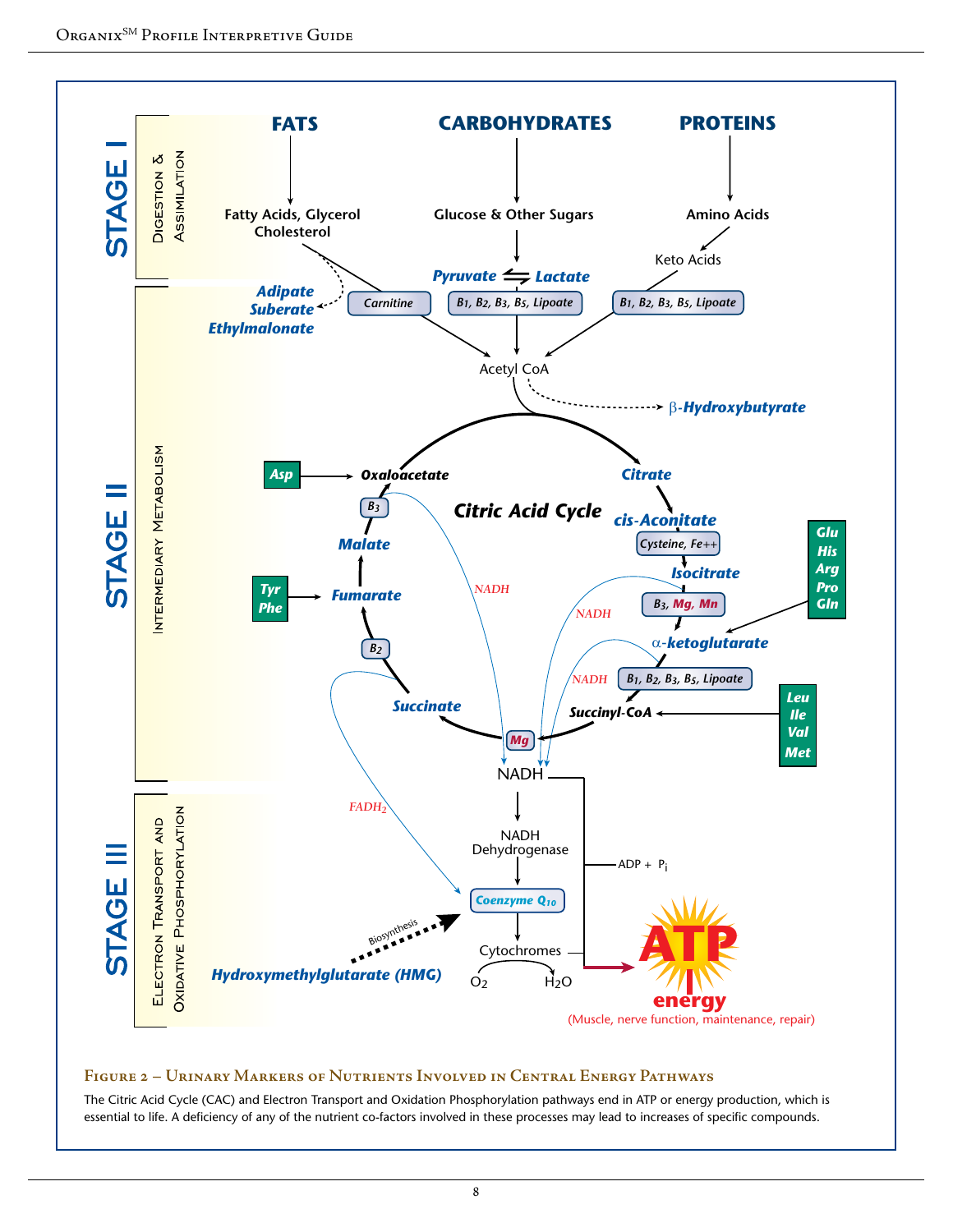### B-Complex Vitamin Status Markers  $(B<sub>I</sub>, B<sub>2</sub>, B<sub>3</sub>, B<sub>5</sub>, B<sub>6</sub>, B<sub>I</sub>O<sub>II</sub>)$  Lipoic Acid

- $\bullet$  15. α-Ketoisovalerate
- 16. α-Ketoisocaproate
- 17. α-Keto-β-methylvalerate
- 18. Xanthurenate
- 19. β-Hydroxyisovalerate

Vitamins are compounds that your body needs to be healthy. Vitamins are "essential" for proper function, which means that they are not made inside your body and must be consumed in the diet. The B-complex vitamins are necessary for many enzymes in your body to function properly. Your body uses enzymes to extract energy from food, to build new tissue, to remove toxins, and to maintain the immune system.

The branched-chain amino acids are broken down to form **α-ketoisovalerate**, **α-ketoisocaproate**, and **α-keto-βmethylvalerate**. A dehydrogensase enzyme is needed for this step. Vitamins  $\mathsf{B}_{_\mathsf{y}},\mathsf{B}_{_\mathsf{z}},\mathsf{B}_{_\mathsf{y}},$  and lipoic acid are needed for this dehydrogenase to function properly. If these nutrients are insufficient, the keto acids may build up in the urine. If pyruvate and α-ketoglutarate are also both elevated, then there may be a strong need for these specific nutrients since all of them utilize a dehydrogenase enzyme (Figure 3).

**Xanthurenate** is a by-product of tryptophan catabolism (hepatic). Your body needs vitamin  $\mathtt{B}_\epsilon$  (pyridoxine) to utilize amino acids derived from dietary protein. Inadequate vitamin  ${\tt B_6}$  is one factor that leads to increased concentrations of xanthurenate and kynurenate in urine.

**β-Hydroxyisovalerate** is a biotin dependent catabolic product from isoleucine. An elevated β-hydroxyisovalerate indicates a need for biotin. β-Hydroxyisovalerate is a specific and sensitive metabolic marker for functional biotin deficiency.





#### Figure 3 – Biochemical Markers For Vitamins B<sub>1</sub>, B<sub>2</sub>, B<sub>3</sub>, B<sub>3</sub>, Lipoic Acid, Vitamin B<sub>12</sub> and Biotin

Many B vitamins are used as co-factors in the breakdown of amino acids. A deficiency of any of these B vitamins may lead to a block in one of more of these pathways resulting in elevations of the markers.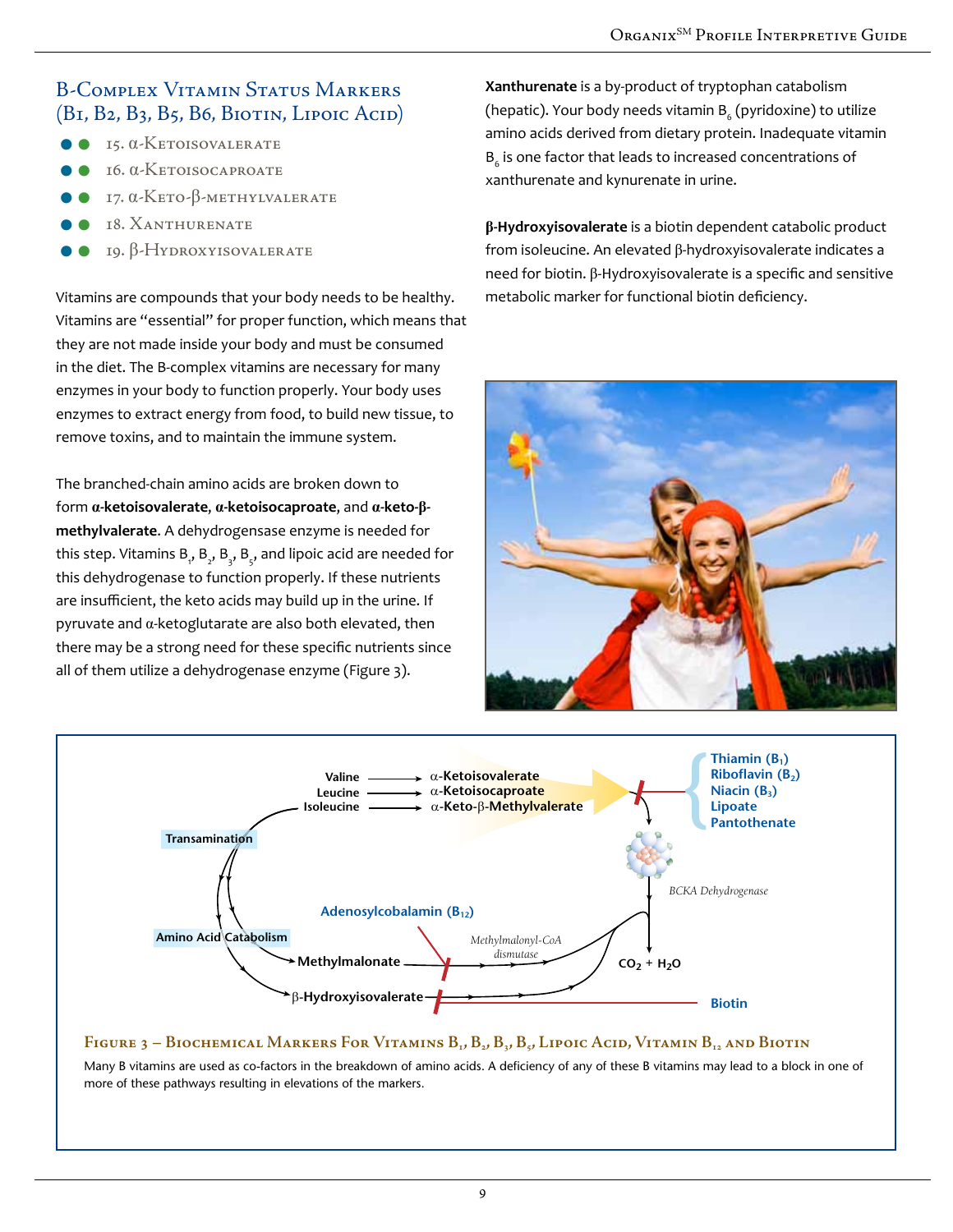# Methylation Cofactor Markers  $(BI2, FOLATE)$

- 20. Methylmalonate
- 21. Formiminoglutamate



#### **Figure 4 – The Formiminoglutamate Step in the Catabolism of Histidine**

The essential amino acid histidine breaks down to glutamate. The enzyme glutamate formiminotransferase needs adequate folate to function properly. An elevation of formiminoglutamate could be due to a lack of folate.

# Vitamin B12 and Folic Acid

Dietary deficiency of vitamin  $B_{12}$  and folic acid are associated with increased risk of many diseases, including anemia, cardiovascular disease (CVD), and chronic fatigue. **Methylmalonate** is a sensitive, functional marker for vitamin B<sub>12</sub>; high levels of methylmalonate in serum or urine can indicate a need for vitamin B<sub>2</sub> (Figure 3). **Formiminoglutamate** (FIGLU) is a compound made from the amino acid histidine. Insufficiency of folic acid can lead to high urinary FIGLU. Folic acid is especially critical for prenatal and childhood development and in sufficient amounts is associated with lower risks of cardiovascular disease and cancer (Figure 4).

# Neurotransmitter Metabolism

- 22. Vanilmandelate
- 23. Homovanillate
- 24. 5-HYDROXYINDOLEACETATE

**Vanilmandelate** (VMA) is the breakdown product of both epinephrine and norepinephrine. Elevated levels indicate a high turnover of these fight or flight neurotransmitters. Phenylalanine and tyrosine are the amino acid precursors (Figure 6). Reducing stress and/or supplementing with calming herbs or compounds may help. Supplementing with tyrosine or phenylalanine may increase production. If levels are low it

may indicate that these products are no longer being made due to adrenal exhaustion. Supplementing with needed amino acids and co-factors may help to increase levels. Cofactors include iron, tetrahydrobiopterin (BH4), vitamin B $_{\rm 6}$ , magnesium, and copper. Checking cortisol levels can help determine treatment.

**Homovanillate** (HVA) is the breakdown product of dopamine. Its amino acid precursors are phenylalanine and trysosine. Elevated levels indicate a high turnover. Reducing stress and/ or supplementing with calming herbs or compounds (such as GABA, magnesium, and lemon balm) may help to reduce levels. If levels are low it may indicate that these products are no longer being made due to adrenal exhaustion. Supplementing tyrosine or phenylalanine and co-factors may help to increase levels. If VMA is elevated and HVA is low it may indicate a need for copper.



#### **Figure 5 – Formation and Clearance of Serotonin**

The essential amino acid tryptophan is processed into the neurotransmitter serotonin. Serotonin is broken down and excreted as 5-hydroxyindolacetate. A high level of 5-hydroxyindolacetate may indicate a high turnover of serotonin, and a low level may identify low serotonin production.

**5-Hydroxyindoleacetate** (5-HIA) is the breakdown product of the neurotransmitter serotonin. 5-Hydroxytryptophan (5-HTP) is an intermediate in the production of serotonin (Figure 5). Acting as a neurotransmitter, serotonin controls functions relating to mood, behavior, appetite, sleep, and bowel contractions. The compound 5-HIA is measured as a marker of serotonin metabolism. Many drugs, primarily antidepressants, may act in such a way that essential amino acids are lost due to increased metabolic activity to produce neurotransmitters. When 5-HIA is elevated, it indicates higher than normal turnover of serotonin with potential depletion of tryptophan or a high turnover due to antidepressants such as serotonin reuptake inhibitors (Prozac, Zoloft, etc.). 5-HTP can be used for individuals who are depressed, have sleep problems, or chronic pain such as fibromyalgia. Supplementation may increase production of serotonin and excretion of 5-HIA (Table 2).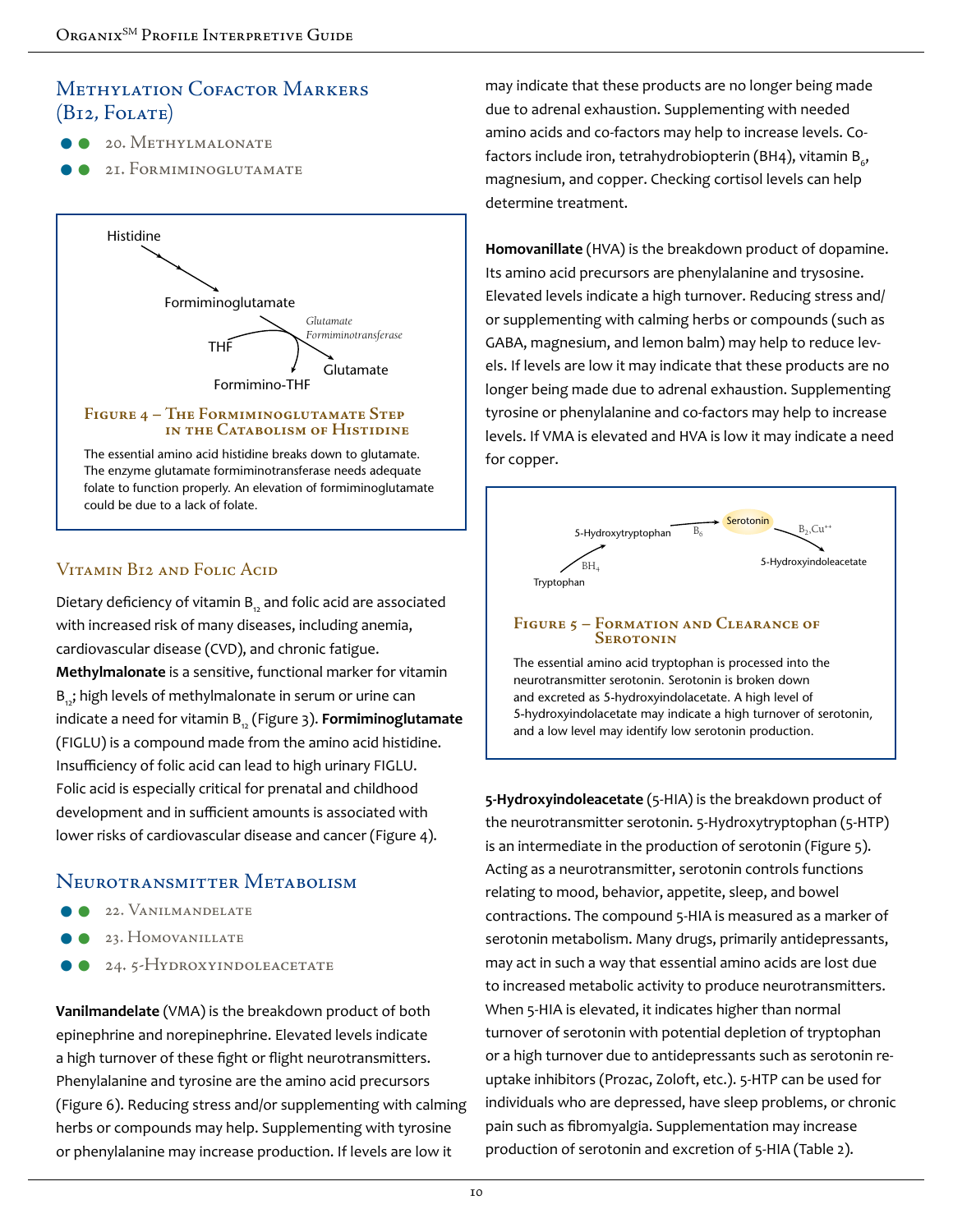

#### **Figure 6 – Neurotransmitters and Hormones from Phenylalanine and Tyrosine**

The essential amino acid phenylalanine breaks down to tyrosine. Tyrosine is used in the production of thyroid hormones, melatonin in skin, and the neurotransmitters, dopamine, norepinephrine, and epinephrine. These neurotransmitters are further broken down and excreted. Dopamine is excreted as homovanillate, and norepinephrine and epinephrine are excreted jointly as vanilmandelate. High levels of these breakdown products in the urine identify a high turnover; low levels may indicate inadequate production.



#### **Figure 7 - Quinolinate Production**

While tryptophan makes serotonin, it can also go down another pathway to quinolinate and picolinate. These steps are B6 dependent, xanthurenate has been used as a marker of need for B6. Quinolinate is a product of inflammation and is seen with oxidative stress, infections, or autoimmune disorders.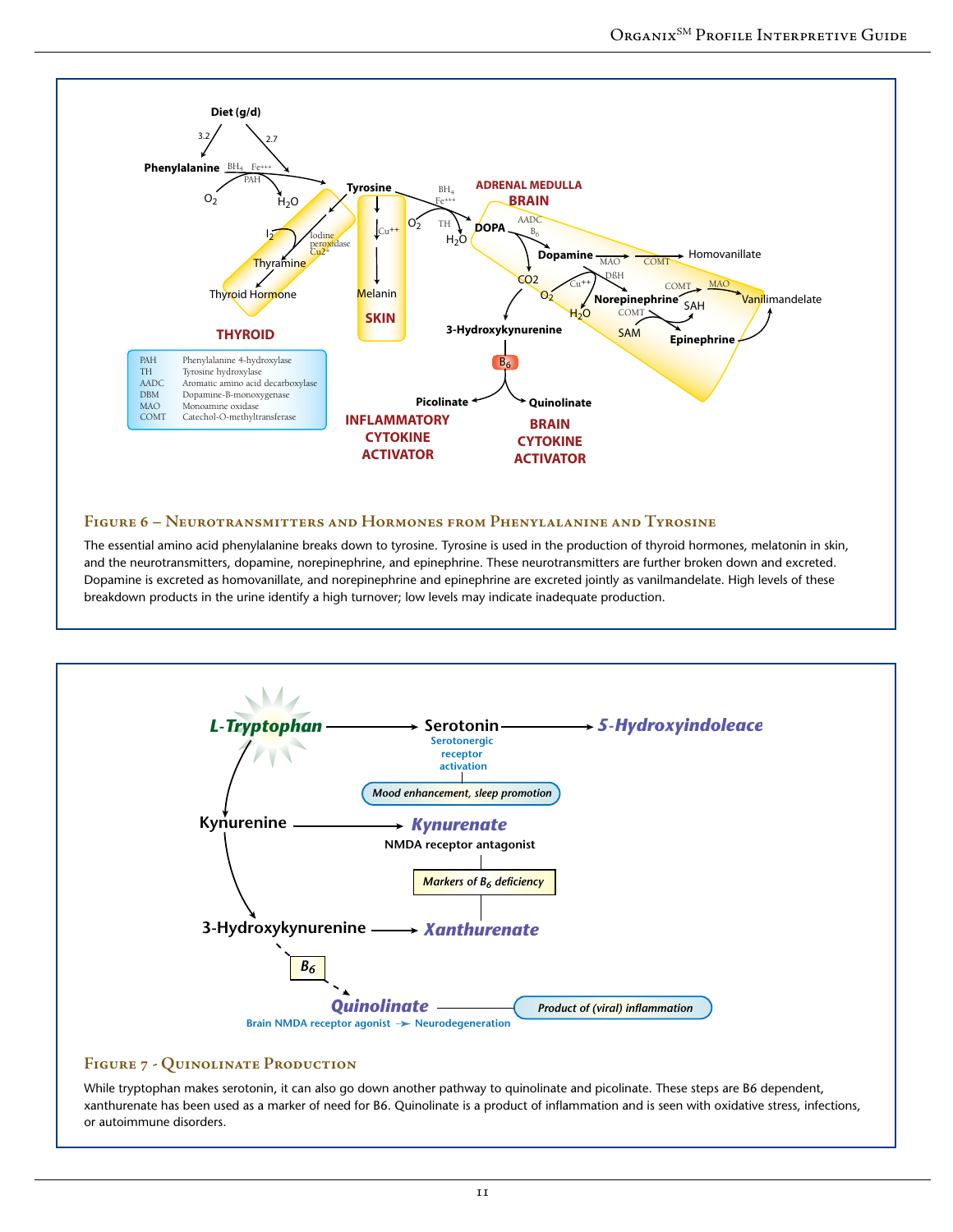# $T$ ABLE 2 –

# SEROTONIN CONTENT OF SELECTED FOODS

| Food                 | SEROTONIN MG/100 G |
|----------------------|--------------------|
| <b>Butternuts</b>    | 398                |
| <b>Black Walnuts</b> | 304                |
| English Walnuts      | 87                 |
| Plantain             | 30                 |
| Pecans               | 29                 |
| Pineapple            | 17                 |
| Banana               | 15                 |
| Kiwi fruit           | 5.8                |
| Plums                | 4.7                |
| Tomatos              | 3.2                |
| Haas Avacado         | 1.6                |
| Dates                | 1.3                |
| Grapefruit           | 0.9                |

### NMDA Modulaators

- **25. KYNURENATE**
- 26. Quinolinate
- $\bullet$  27. PICOLINATE

Abnormal levels of **kynurenate** (KYN) can have a direct effect on brain function in addition to showing a need for vitamin  $\mathtt{B}_{{\scriptscriptstyle6}}.$  KYN is a breakdown product of tryprophan catabolism (Figure 7).

**Quinolinate** (QUIN) is produced from tryptophan via interferon-gamma (IFN-γ) stimulated astroglial cells and macrophages, a Th1-driven response. It is associated with increased oxidative stress, virus, parasitic, fungal or bacterial infection, gastrointestinal overgrowth, autoimmune disorder or irritable bowel disease (IBD). If elevated, avoid tryptophan supplementation. In inflammatory disease a high QUIN / KYN ratio increases the risk of neurotoxicity. QUIN levels can be increased with tryptophan supplementation (Figure 7).

**Picolinate** is a hepatic kynurenine pathway metabolite of tryptophan and an activator of Th-1 associated inflammatory cytokines. High protein intake is speculated to stimulate production; PUFAs, as in fish oil, may decrease production.

# OXIDATIVE DAMAGE (ANTIOXIDANT STATUS) **MARKERS**

- 28. p-Hydroxyphenyllactate
- 29. 8-Hydroxy-2'-deoxyguanosine

**P-Hydroxyphenyllactate** is a marker of cell turnover. It is also a metabolite in tyrosine degradation and may be useful for studying disorders of tyrosine metabolism, including inborn errors of metabolism, and liver disease. High levels of p-hydroxyphenyllactate may respond to high intakes of vitamin C, which aids in restoration of normal metabolism and cell control.

**8-Hydroxy-2'-deoxyguanosine** (8-OHdG) is a marker of oxidative damage to the gaunine of DNA. Antioxidants protect your cells from damage. Conditions that increase oxidative metabolism tend to raise your requirements for antioxidant nutrients, such as vitamins C and E, and lipoic acid. Supplementing with individual nutrients or increasing your intake of foods high in concentrated sources of antioxidants (fruits, berries, tomato paste, green tea, curcumin) can increase antioxidant status. High levels of p-hydroxyphenyllactate and 8-hydroxy-2'-deoxyguanosine are associated with increased oxidative stress, and may indicate a strong need for other antioxidants as well.

### Toxicant and Detoxification

- <sup>30. 2-Methylhippurate</sup>
- <sup>31.</sup> OROTATE
- <sup>32</sup>. GLUCARATE
- 33. α-hydroxybutyrate
- 34. Pyroglutamate
- <sup>35</sup>. SULFATE

Produced from coal tar or crude oil, xylene is used as a solvent for paints and paint thinners, and its vapors are released from many building and decorating materials such as varnishes and new carpets. Excretion of **2-methylhippurate** is a sensitive and specific marker for xylene exposure which increases oxidative stress. Xylene is oxidized in a Phase 1 detoxification reaction to 2-methylbenzoate; then in Phase II (glycine conjugation) it becomes 2-methylhippurate (Figure 8). Glycine supplementation can aid in xylene excretion.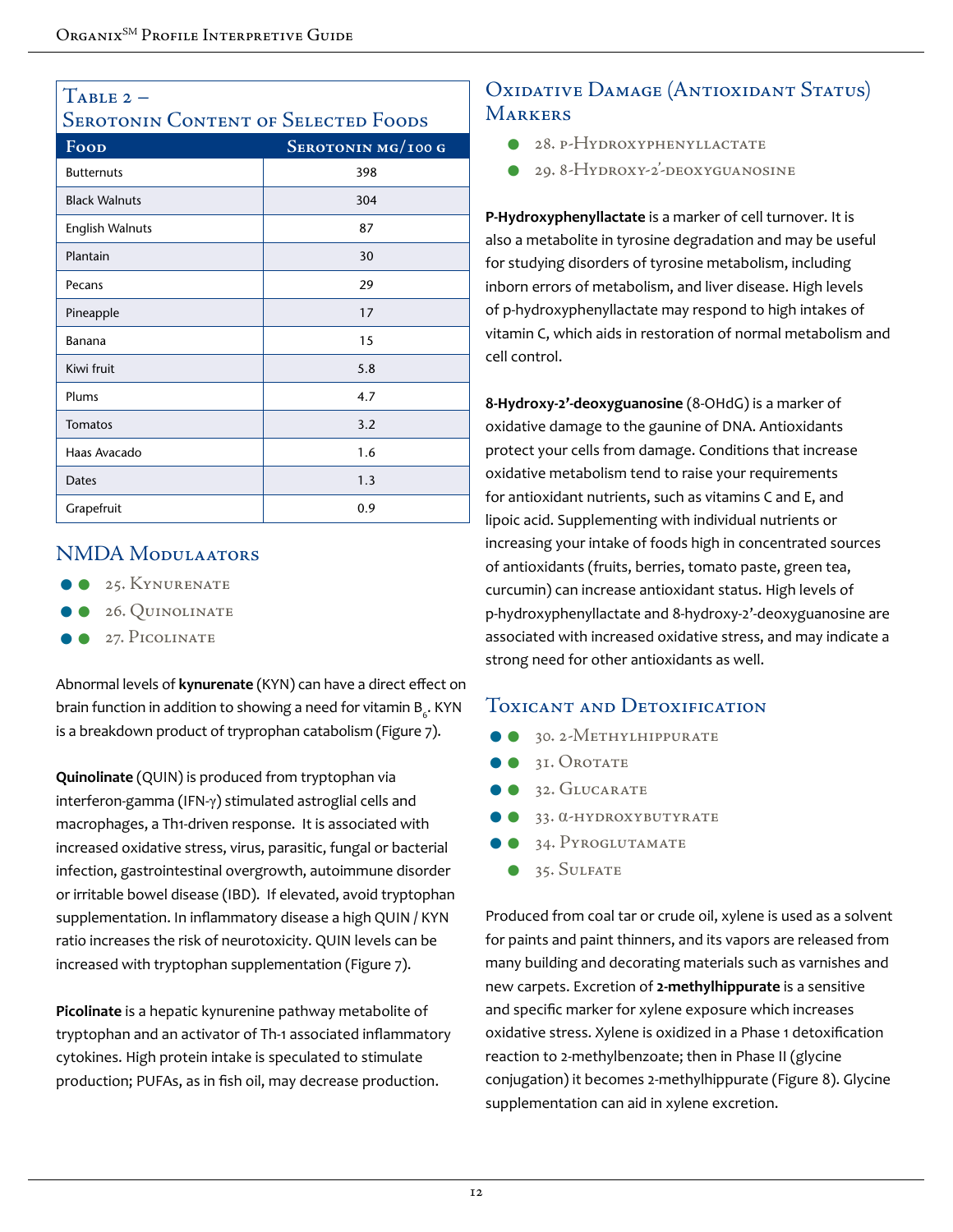Urea cycle overloads cause increased orotate synthesis and spillage as a secondary ammonia detoxification pathway (Figure 9). **Orotate** is sensitive to anything that increases ammonia, including a high protein diet, intestinal dysbiosis,



#### **Figure 8 – Metabolism of Xylene**

Xylene, a toxic environmental compound, is oxidized to 2-methylbenzoate by P450 enzymes and then conjugated with glycine to form 2-methylhippurate. High levels can indicate xylene exposure.  $\sum_{i=1}^n$ 



to breakdown to urea to be excreted, it is converted to orotate and excreted. Elevated levels of orotate may be due to elevated ammonia, or a need for magnesium.

or arginine deficiency. This leads to increased orotate urinary values. If orotate is elevated due to ammonia, generally citrate, cis-aconitase, and/or isocitrate will also be elevated. Elevated orotate may also identify a need for magnesium.

**Glucarate** serves as a biomarker for exposure to a wide array of potentially toxic chemicals, including many drugs. High urinary glucarate suggests above normal exposure to pesticides, herbicides, fungicides, petrochemicals, alcohol, pharmaceutical compounds, or toxins produced in the gastrointestinal tract (Table 3). General detoxification treatment may be advised.



Levels of alpha-hydroxybutyrate in the urine may reflect levels of glutathione production.

| <b>TABLE 3 - CLASSES OF COMPOUNDS CLEARED BY CLUCURONIDATION</b> |                                                            |  |  |  |
|------------------------------------------------------------------|------------------------------------------------------------|--|--|--|
| <b>CLASS</b>                                                     | <b>EXAMPLES</b>                                            |  |  |  |
| Polycyclic aromatic hydrocarbons                                 | Benzo(a)pyrene, benzanthracene, naphthalene                |  |  |  |
| Various nitrosamines                                             | Cured meats, tobacco products, rubber products, pesticides |  |  |  |
| Fungal toxins                                                    | Aflatoxin                                                  |  |  |  |
| Steroid hormones                                                 | Estrogen, testosterone                                     |  |  |  |
| Heterocyclic amines                                              | Well-done, fried, or barbequed meats                       |  |  |  |
| Pharmaceutical drugs                                             | Aspirin, lorazepam, digoxin, morphine                      |  |  |  |
| <b>Vitamins</b>                                                  | Vitamins A, D, E and K                                     |  |  |  |

# $T_{\rm g}$  of Compounds Circured by Glucuronidation<sup>401</sup>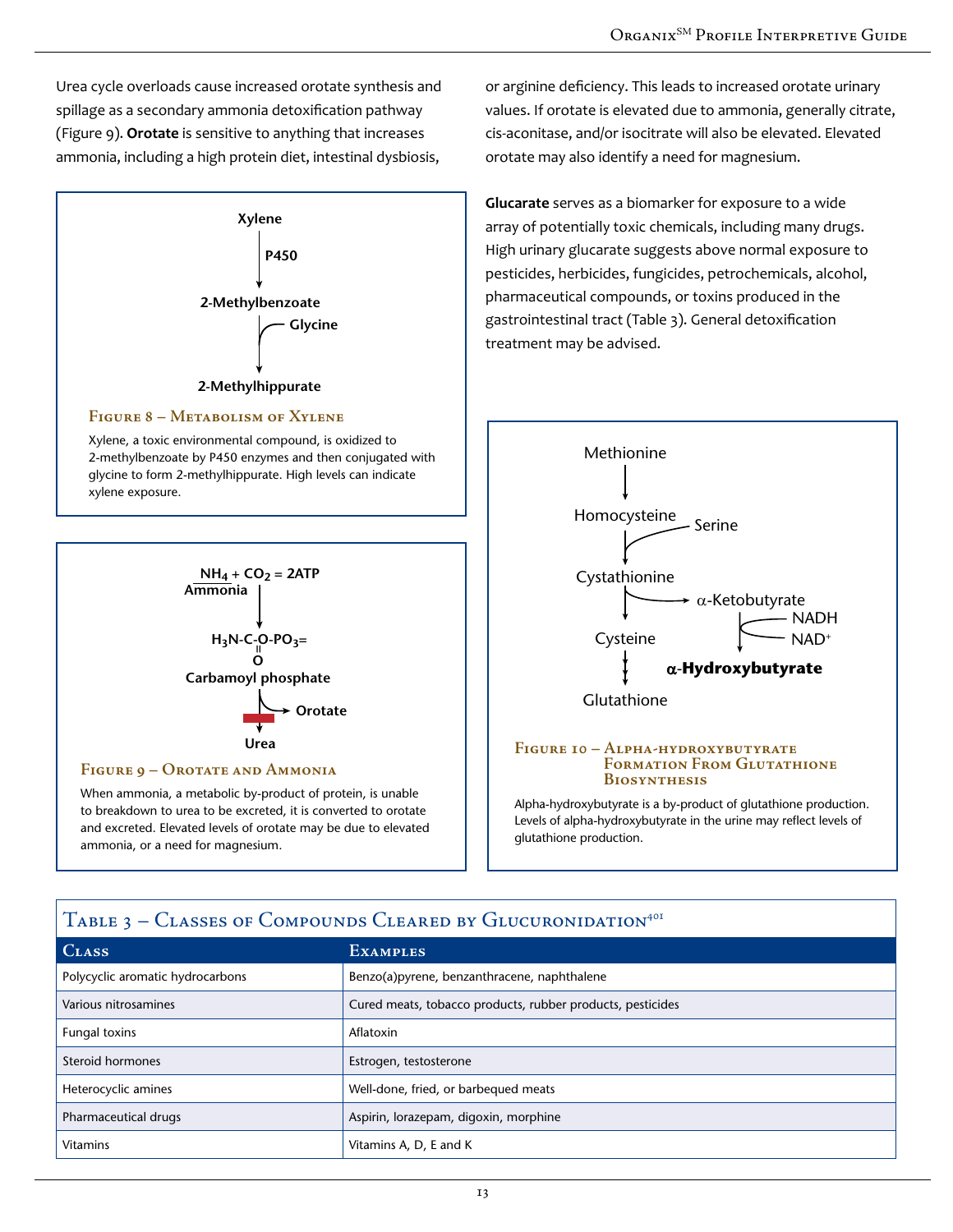

Low pyroglutamate excretion can identify a need for glycine. Glycine is needed in the final steps of glutathione production. If glycine is not available, glutathione production slows and pyroglutamate gets excreted in the urine.

**α-Hydroxybutyrate** is a marker of hepatic glutathione synthesis. Glutathione is an important antioxidant that helps protect against reactive oxygen species such as free radicals. Glutathione is constantly used up in the removal of toxic molecules and prevention of oxidative damage. α-Hydroxybutyrate is a by-product from the process in which the body forms more glutathione. When that process is running at high rates, α-hydroxybutyrate excretion is increased (Figure 10). If  $\alpha$ -hydroxybutyrate is elevated then glutathione support may be recommended.

**Pyroglutamate** levels reflect glutathione wasting and a possible need for glycine. Treatments are similar to those utilized in elevated α-hydroxybutyrate. Under normal conditions, only a small fraction of pyroglutamate, a product of glutathione metabolism (Figure 11), is excreted, but during times of increased glutathione synthesis urinary excretion of pyroglutamate increases. Pyroglutamate excretion also increases when glycine is limited.

Hepatic sulfation is used in Phase II detoxification. Elevated levels of **sulfate** can indicate increased Phase II detoxification or inorganic sulfate intake. Low sulfate levels may identify chronic glutathione demand on Phase II detoxification. Treatments are similar to those utilized with elevated α-hydroxybutyrate. Dietary intake of sulfur-containing amino acids like cysteine is required to maintain levels of glutathione. The amino acid N-Acetyl-Cysteine (NAC) is effective for raising both glutathione and sulfate levels. Another sulfur-containing nutrient, lipoic acid, may also be considered when there is evidence of detoxification stress on the liver.

#### Intestinal Microbial Balance Markers

- 36. Benzoate
- 37. Hippurate
- 38. Phenylacetate
- 39. Phenylpropionate
- 40. p-Hydroxybenzoate
- 41. p-Hydroxyphenylacetate
- 42. Indican
- 43. Tricarballylate
- 44. D-Lactate
- 45. 3,4-Dihydroxyphenylpropionate
- $\bullet$  46. D-ARABINITOL

Microflora create distinct toxins and metabolic products that can be measured in the urine. The compounds in this category normally appear in urine only at low levels. With the exception of hippurate, the compounds are not normally produced in the cells of your body. The compounds are absorbed into the blood from the intestines and eventually appear in the urine. Microbial overgrowth can lead to a wide variety of symptoms due to reactions to the toxic products produced by bacteria, parasites, or fungi.

#### PROBIOTICS AND ANTIBIOTICS

In health, beneficial intestinal bacteria produce some vitamins and provide stimulus for proper immune function. However, if there is intestinal dysbiosis due to poor diet, inadequate digestion, or leaky gut due to an immune reaction, there may be an overgrowth of unfavorable microflora.